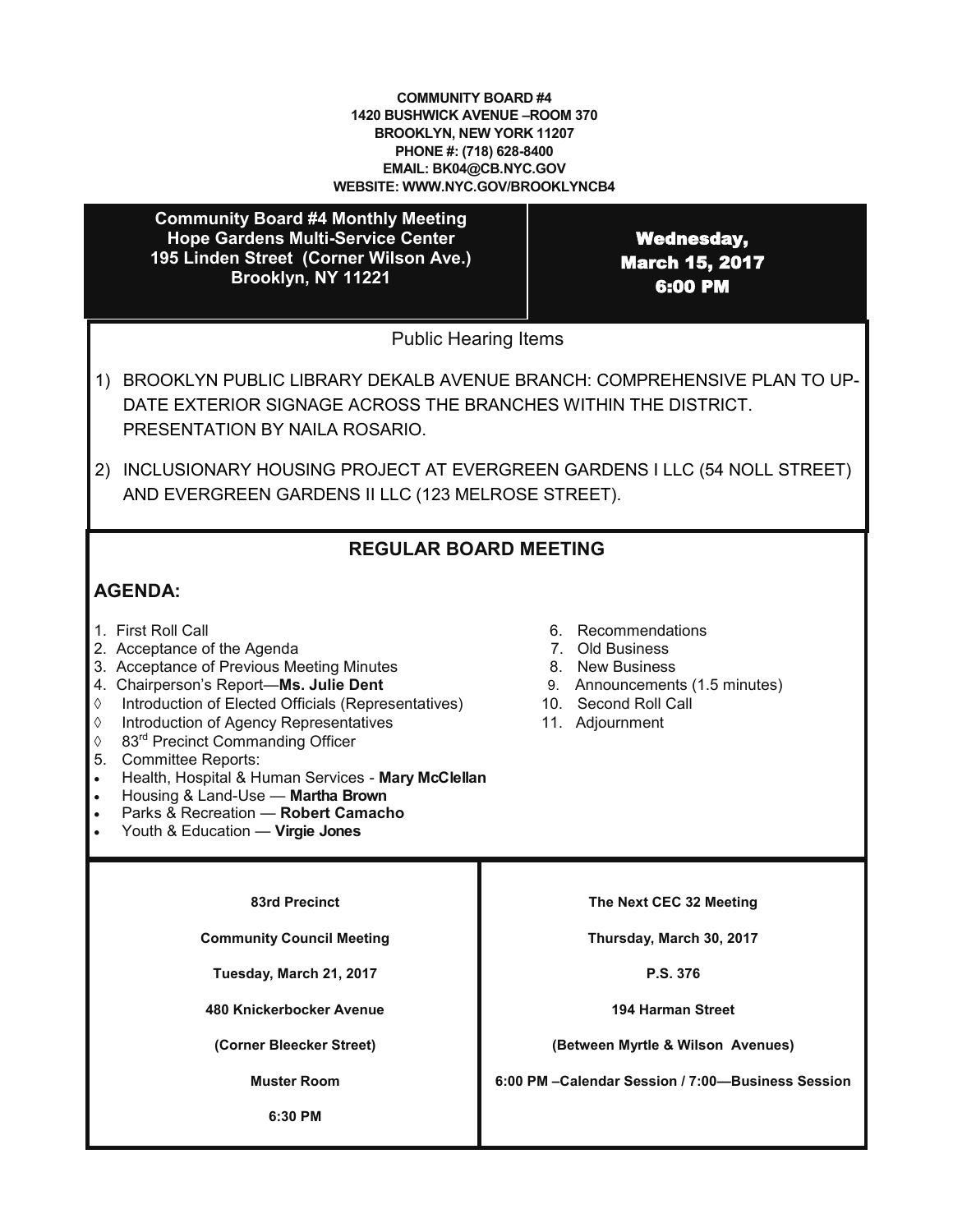

**Community Board #4 Pg. 2**



 $\mathcal{R}_{\mathcal{D}}$ 

## **M Line Myrtle Viaduct Shuttle Buses**

During the following weekends, M train service will be in operation from Essex Street in Manhattan to Myrtle Avenue-Broadway in Brooklyn. Shuttle buses will be in operation to serve customers at the following stations: Myrtle Avenue-Broadway, Central Avenue, Knickerbocker Avenue, Myrtle-Wyckoff Avenues, Seneca Avenue, Forest Avenue, Fresh Pond Road and Middle Village-Metropolitan Avenue. These shuttle buses will operate from 12:01 a.m. Saturday until 5:00 a.m. on Monday. The shuttle buses will be fare-free and customers will be asked to hold their tickets for their transfer.

March 4-6; March 11-13; March 18-20; April 8-10; April 22-24; April 29-May 1; May 13-15; May 20-22; June 3-5; June 17-19; June 24-26. MTA NYC Transit personnel will be present along the shuttle bus route to assist customers with their travel, and alternate service notices will be posted in all affected stations. In addition, customers should check the website at **www.mta.info** for service updates.

If you have any questions or concerns regarding this important preparatory work, please feel free to visit the MTA's website at www.MTA.info

#### **Applications are open for the 2017 Summer Youth Employment Program** The Summer Youth Employment Program (SYEP) provides New York City youth between the ages of 14 and 24 with paid summer employment for up to six weeks in July and August. Participants work in an entry-level job in a variety of industries including: Arts and Recreation Educational Services Financial Services • Healthcare/Medical • Hospitality/Tourism • Information Technology • Manufacturing • Marketing/Public Relations Media/Entertainment Real Estate/Property • Retail SYEP also provides workshops on job readiness, career exploration, financial empowerment, financial literacy, and opportunities to continue education and social growth. Programs are located in community-based organizations in all five boroughs of New York City. Youth can apply for the program **[http://www1.nyc.gov/site/dycd/services/jobs](http://www1.nyc.gov/site/dycd/services/jobs-internships/summer-youth-employment-program-syep.page)[internships/summer](http://www1.nyc.gov/site/dycd/services/jobs-internships/summer-youth-employment-program-syep.page)-youth-employment-program[syep.page](http://www1.nyc.gov/site/dycd/services/jobs-internships/summer-youth-employment-program-syep.page)** or at a community-based organization during the application period. Participants are selected by lottery for the program. Online applications are available on the DYCD website at: **[http://www1.nyc.gov/site/dycd/index.page.](http://www1.nyc.gov/site/dycd/index.page)** Updates will also be posted to DYCD's Facebook, Twitter, and Instagram sites. For more information, call 311 or DYCD Youth Connect (1-800-246-4646). **Brooklyn Borough President Eric L. Adams** in partnership with **Grow Brooklyn Inc.'s VITA Program** is pleased to offer **FREE TAX PREPARATION Dates & Times:** Thursday, March 16, 2017-10:00AM-4:00PM; Thursday, March 23, 2017-10:00AM-4:00PM; Thursday, April 6, 2017-10:00AM-4:00PM; Thursday, April 13, 2017- 10:00AM-4:00PM; Monday, April 17, 2017-5:00PM-8:00PM. **Who is Eligible?** Those with income under \$55,000 (with dependents) Those with income under \$30,000 (single) • Those who are self-employed with expenses of \$5,000 or less **What to Bring:** Government-issued photo ID Social Security or ITIN cards for yourself and all individuals on your return All W-2 forms, 1099-R, etc. Documents of higher education expenses, including paid tuition, loans received, student loan interest payments, and student fees Child care expenses, provider information, and tax ID number Bank account number/routing (ABA) number for direct deposit. **Location: Brooklyn Borough Hall, 209 Joralemon Street, Brooklyn, NY 11201 For more information or to make an appointment please call: (347) 682-5606 / growbrooklyn.org**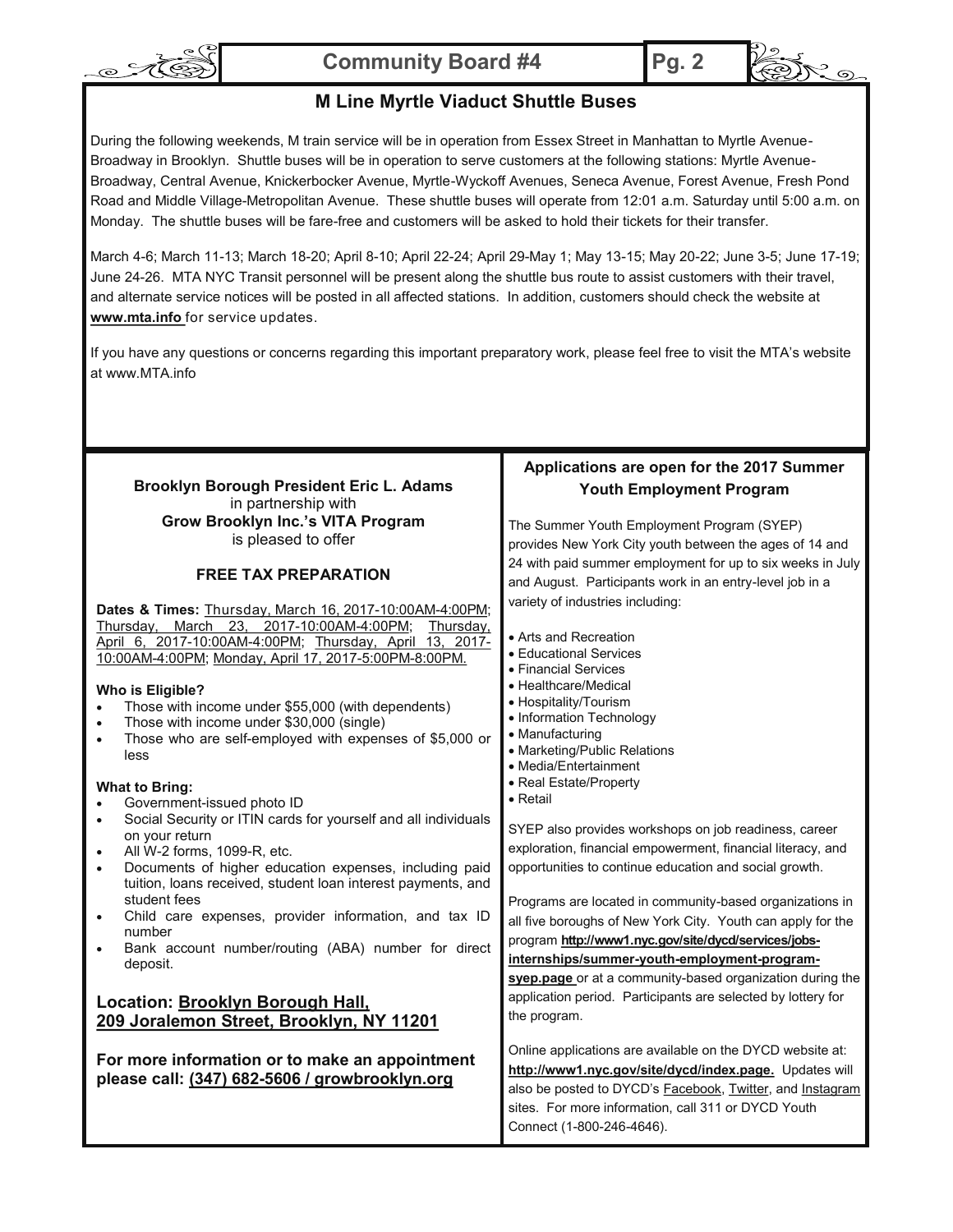| $^{\circ}$ g. 3                                                                                                                                                                                                                                                                                                                 | <b>Community Board #4</b> |                                                                                                                                                                        |  |  |  |  |
|---------------------------------------------------------------------------------------------------------------------------------------------------------------------------------------------------------------------------------------------------------------------------------------------------------------------------------|---------------------------|------------------------------------------------------------------------------------------------------------------------------------------------------------------------|--|--|--|--|
| <b>LIFE Audrey Johnson</b><br><b>Learning Center</b><br>272 Moffat Street,<br>Brooklyn, New York 11207<br>Phone #: (718) 574-0130                                                                                                                                                                                               |                           | <b>LIFE Audrey Johnson</b><br><b>Learning Center</b><br>272 Moffat Street,<br>Brooklyn, New York 11207<br>Phone #: (718) 574-0130                                      |  |  |  |  |
| Year round open enrollment<br><b>NYS Licensed Teachers</b>                                                                                                                                                                                                                                                                      |                           | Matriculación abierta todo el año<br><b>NYS Profesores Licenciados</b>                                                                                                 |  |  |  |  |
| "BRING YOUR CHILD TO LIFE"<br>FREE PRE K FOR ALL PROGRAM<br><b>ACCEPTING ALL CHILDREN</b><br><b>2.9 THROUGH 4 YEARS OLD</b>                                                                                                                                                                                                     |                           | "TRAIGA A SU NINO PARA LIFE"<br><b>GRATIS PRE K PARA TODOS PROGRAMA ACEPTAR</b><br>A TODOS LOS NINOS DE 2.9 A 4 ANOS                                                   |  |  |  |  |
| Programs Offered:<br><b>Early Learning</b><br><b>Head Start</b><br><b>Child Care</b><br>$\bullet$<br><b>Department of Education</b><br>• Universal Pre-Kindergarten For All                                                                                                                                                     |                           | <b>Programas Ofrecidos:</b><br>· El aprendizaje temprano<br>• Head Start<br>• Cuidado infantile<br>• Departamento de Educación<br>• Universal Pre-Kindergarten For All |  |  |  |  |
| FOR MORE INFORMATION CONTACT<br><b>MS. CERI OR MS. CASTRO</b>                                                                                                                                                                                                                                                                   |                           | Para obtener más información, póngase en<br>contacto con<br><b>MS. EI CERI O MS. CASTRO</b>                                                                            |  |  |  |  |
| <b>SAFE DISPOSAL EVENTS</b><br>SOLVENTS/AUTOMOTIVE/FLAMMABLE/ELECTRONICS                                                                                                                                                                                                                                                        |                           |                                                                                                                                                                        |  |  |  |  |
| GET RID OF YOUR HARMFUL HOUSEHOLD PRODUCTS SAFELY.                                                                                                                                                                                                                                                                              |                           |                                                                                                                                                                        |  |  |  |  |
| BROOKLYN: SUNDAY, APRIL 2, 2017                                                                                                                                                                                                                                                                                                 |                           |                                                                                                                                                                        |  |  |  |  |
| 10AM TO 4PM (RAIN OR SHINE)                                                                                                                                                                                                                                                                                                     |                           |                                                                                                                                                                        |  |  |  |  |
| PROSPECT PARK, PARK CIRCLE, CORNER OF PARKSIDE AVENUE & PROSPECT PARK SW                                                                                                                                                                                                                                                        |                           |                                                                                                                                                                        |  |  |  |  |
| CARS ENTER ALONG PARKSIDE AVENUE FROM OCEAN AVENUE & LINCOLN ROAD<br>WALK-IN AREA AVAILABLE FOR RESIDENTS TAKING PUBLIC TRANSPORTATION                                                                                                                                                                                          |                           |                                                                                                                                                                        |  |  |  |  |
| CAN'T ATTEND? GO TO nyc.gov/safedisposal or CALL 311 FOR A LIST OF UPCOMING EVENTS, OR TURN OVER FOR<br>YEAR-ROUND DISPOSAL OPTIONS.                                                                                                                                                                                            |                           |                                                                                                                                                                        |  |  |  |  |
| <b>NATIONALGRID</b><br><b>IMPORTANT NATURAL GAS SAFETY INFORMATION</b>                                                                                                                                                                                                                                                          |                           |                                                                                                                                                                        |  |  |  |  |
| <b>WHAT'S THAT SMELL?</b><br>NATURAL GAS IS COLORLESS AND ODORLESS. WE ADD A HARMLESS CHEMICAL CALLED MERCAPTAN - THE<br>SCENT IS SIMILAR TO ROTTEN EGGS - TO HELP YOU AND YOUR FAMILY IDENTIFY A GAS LEAK.                                                                                                                     |                           |                                                                                                                                                                        |  |  |  |  |
| WHAT SHOULD I DO IF I SMELL GAS? SMELL GAS, ACT FAST.<br>DO's                                                                                                                                                                                                                                                                   |                           |                                                                                                                                                                        |  |  |  |  |
| LEAVE THE BUILDING IMMEDIATELY AND TAKE EVERYONE WITH YOU, INCLUDING PETS.<br>$\bullet$<br>CALL NATIONALGRID FROM A NEARBY PHONE OR CELL PHONE WHEN SAFELY AWAY FROM THE<br><b>BUILDING.</b>                                                                                                                                    |                           |                                                                                                                                                                        |  |  |  |  |
| PROVIDE SPECIFIC DETAILS TO THE CALL REPRESENTATIVE, i.e. YOUR ADDRESS, THE EXACT<br>LOCATION, AS WELL AS ANY CONSTRUCTION OR DIGGING ACTIVITIES IN THE AREA.<br><b>DON'TS</b>                                                                                                                                                  |                           |                                                                                                                                                                        |  |  |  |  |
| DO NOT TURN ON OR OFF ANY LIGHTS OR APPLIANCES.<br>DO NOT USE TELEPHONE, CELL PHONE OR OPERATE THE GARAGE DOOR.<br>DO NOT LIGHT ANY MATCHES OR TOUCH ANYTHING THAT CAN CREATE A SPARK.<br>$\bullet$<br>For any questions or concerns with Gas Emergency please contact National Grid in one of the following ways:<br>$\bullet$ |                           |                                                                                                                                                                        |  |  |  |  |
| Gas Emergency-911 or 1-718-643-4050 * Customer Service-1-718-643-4050 * Hearing/Speech Impaired-711                                                                                                                                                                                                                             |                           |                                                                                                                                                                        |  |  |  |  |
| www.nationalgrid.com                                                                                                                                                                                                                                                                                                            |                           |                                                                                                                                                                        |  |  |  |  |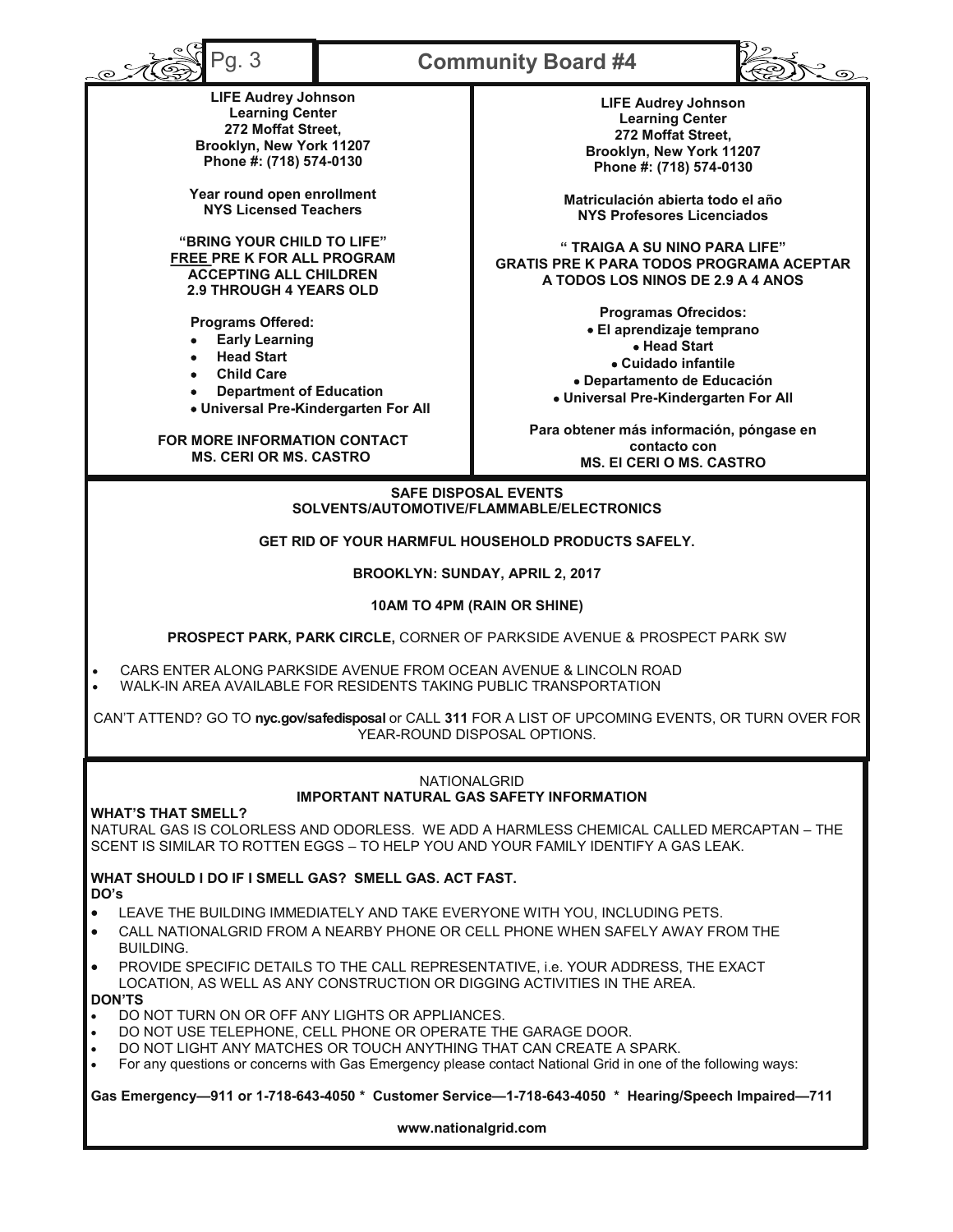

For swimmers who are already on a swim team but needs to refine their technique. The class is appropriate for triathletes, competitive swimmers, and water sport clinic participants.

Adaptive Program: Drowning is the leading cause of death for children with autism. But it doesn't have to be. Swim Strong provides water safety education and teaches the swimming skills that will help your child be safe, effective and confident in the water. Reach out through the contact us tab to discuss your child's specific need.

| Program                                                  | Classes | Time           | Day.   | Dates                | Price |
|----------------------------------------------------------|---------|----------------|--------|----------------------|-------|
| Bushwick High School, 400 Irving Ave, Brooklyn, NY 11237 |         |                |        | 4/10 & 4/17 No Class |       |
| Get Ready Get Wet                                        |         | 6:00-8:00pm    | Monday | $3/6 - 4/24$         | \$90  |
| Learn to Swim and Developmental                          |         | $6:00-8:00$ pm | Monday | $3/6 - 4/24$         | \$180 |
| Competitive/Stroke Enhancement                           |         | 6:00-8:00pm    | Monday | $3/6 - 4/24$         | \$180 |

For more information visit www.swimstrongfoundation.org Register for your class here: http://swimstrongfoundation.org/classes/ Need financial help? http://swimstrongfoundation.org/apply-for-a-scholarship/

This activity is not sponsored or endorsed by the NYC Dept. of Education or the City of NY.